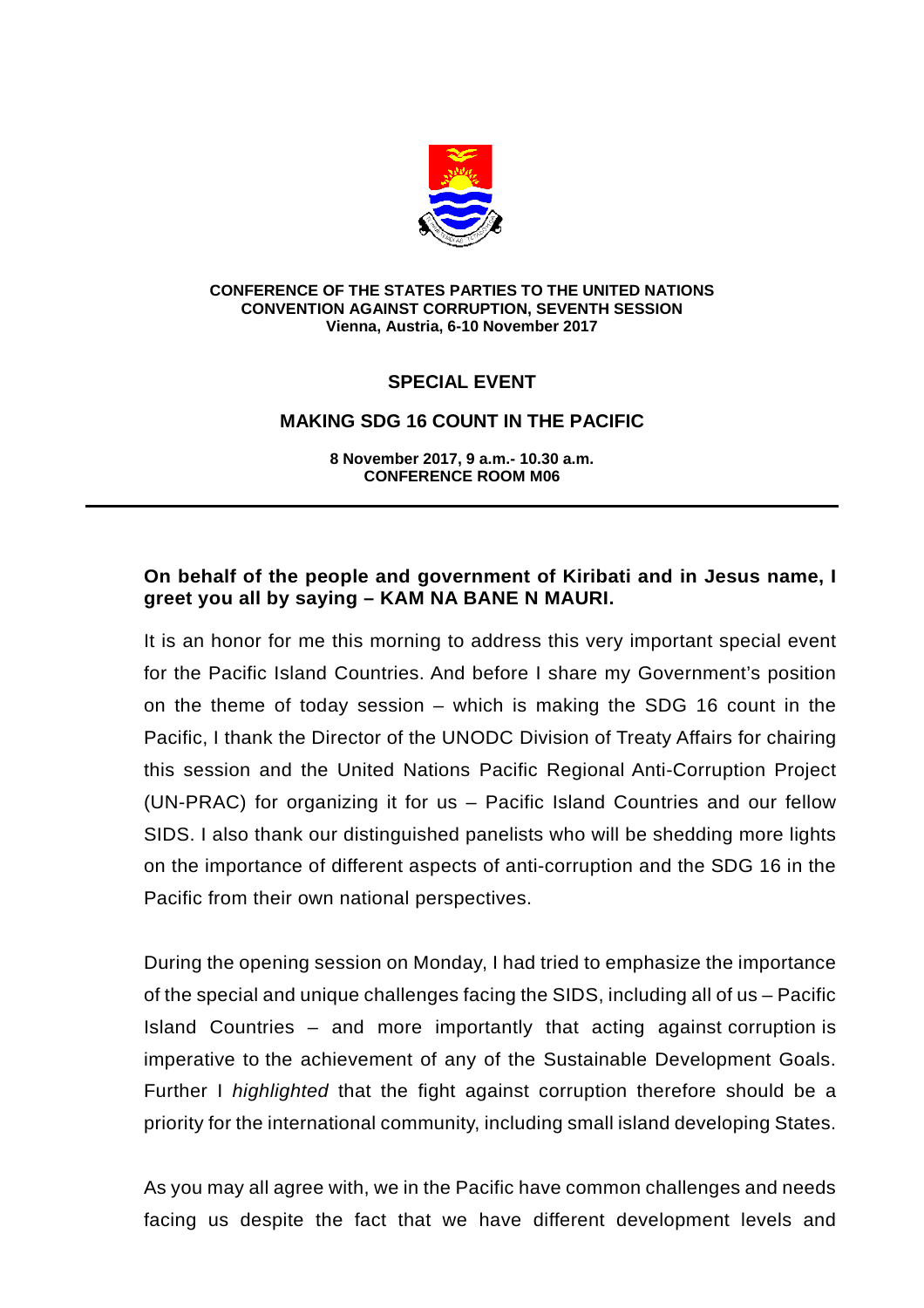progresses. What is common to us all is our unique Pacific way in which we can easily have one voice and general consensus and we can push for a common agenda in any international conferences.

Our meeting at this point in time, to discuss the pacific case in relation to the SDG 16, comes with no surprise because we all believe that corruption is increasingly becoming an imperative development issue for the region and we are here to set a signal to all state parties that we are committed to fight corruption in the pacific and achieve SDG 16.

Let me share again my poem on my national flag, which features the frigate bird, the sun and the ocean, which inspires us to act in many ways.

## Shine Away Corruption

**"Shining rays of the Kiribati sun Will find you wherever you try to hide Corruption Rays of colour and hope to beat you Rays of blue, while, yellow and red to replace you Rays of perpetual love to swamp you Rays crossing the equator and the dateline to melt you Rays from within the centre, the paradise of the world to shine through you Shiny-bright, good-filled rays of the Cross will burn Corruption"** 

"Like the frigate bird we must soar high above corruption "Like the sun we must shine light upon integrity "Like the ocean we must surf away from corruption "Like the sacrifice on the cross we must transform and start anew"

It's time for Kiribati and our Pacific neighbors to "Shine away Corruption". We need to build on our efforts for greater transparency and accountability and cleanse our communities of corruption. We should recognize the fact that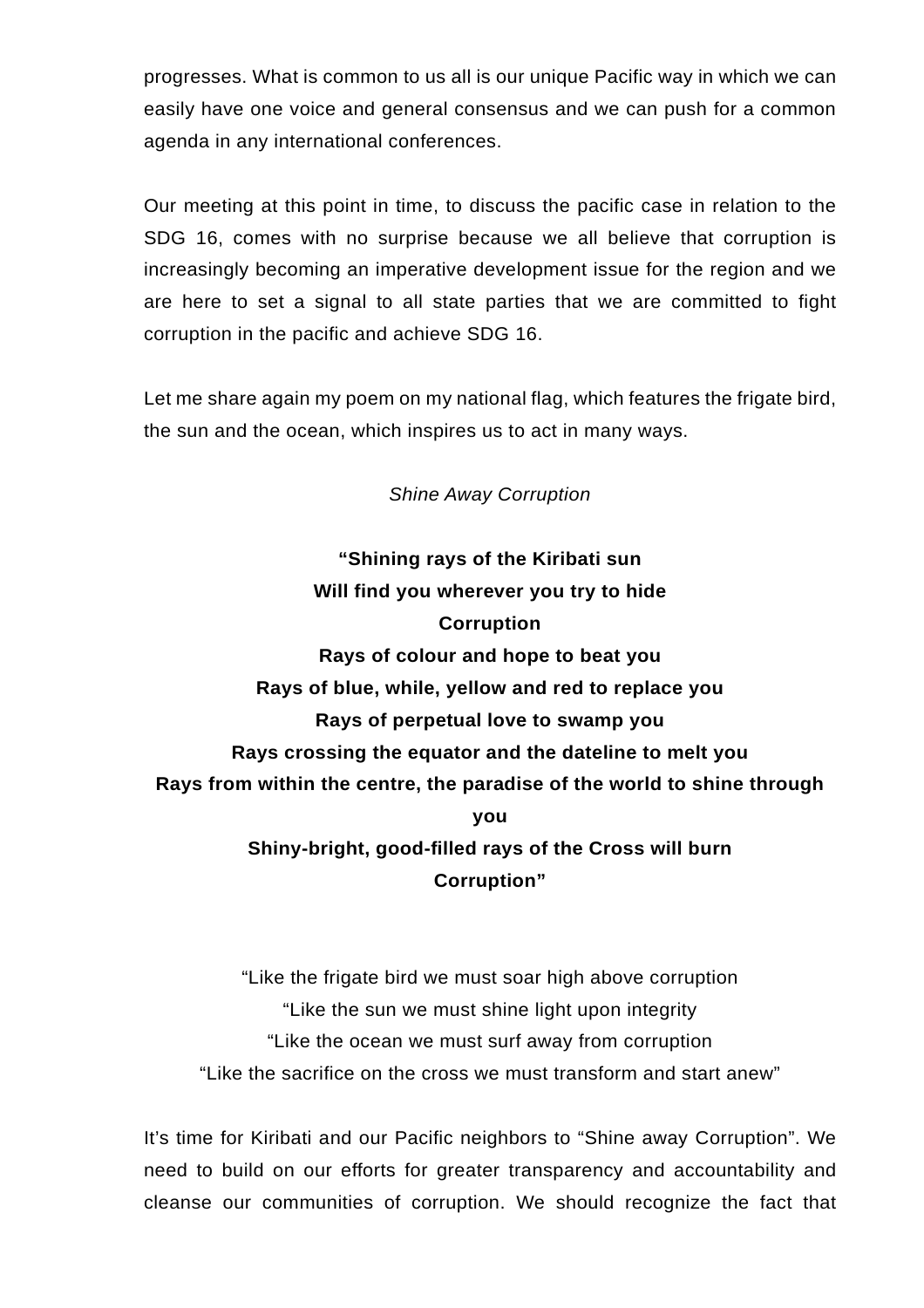corruption could undermine and prevent our efforts to address our existing development challenges, even weaken our resilience against climate change impacts.

**While we I-Kiribati people** are at the center of the world and we love to sing, dance and recite poetry, we know that we have to work together on this planet if we are to fix climate change and eliminate corruption. Thus, Kiribati was proud to join this family of the United Nations Convention against Corruption (UNCAC) in 2013 and seriously commit to its Review Mechanism.

As we are members also of the Small Island Developing States (SIDS), Kiribati has a strong commitment to the SIDS framework and I am honored to have tabled a specific SIDS Resolution during this Conference of State Parties.

Kiribati encourages all States parties and other development partners to continue supporting the implementation of anti-corruption reforms in small island developing States, through bilateral, regional and international provision of technical assistance, including by addressing technical assistance needs identified through the Implementation Review Mechanism. Kiribati was proud to be part of the Pacific, which became the first region to have completed all of its UNCAC reviews in the first cycle.

Kiribati urges States parties and other development partners to support small island developing States in their efforts to implement and monitor Sustainable Development Goal 16; Goal 16 is dedicated to the promotion of peaceful and inclusive societies for sustainable development, the provision of access to justice for all, and building effective, accountable institutions at all levels; in many ways Goal 16 is the key cross-cutting goal of the SDGs. If we cannot achieve fairness, justice and reduce corruption, all our strongest efforts in climate action and poverty alleviation will be wasted and not benefit those who are most in need.

Kiribati also urges the small island developing States to take steps towards strengthening good governance in the area of land and ocean resources management, as well as anti-corruption frameworks with the aim of building resilience against the impacts of climate change in small island developing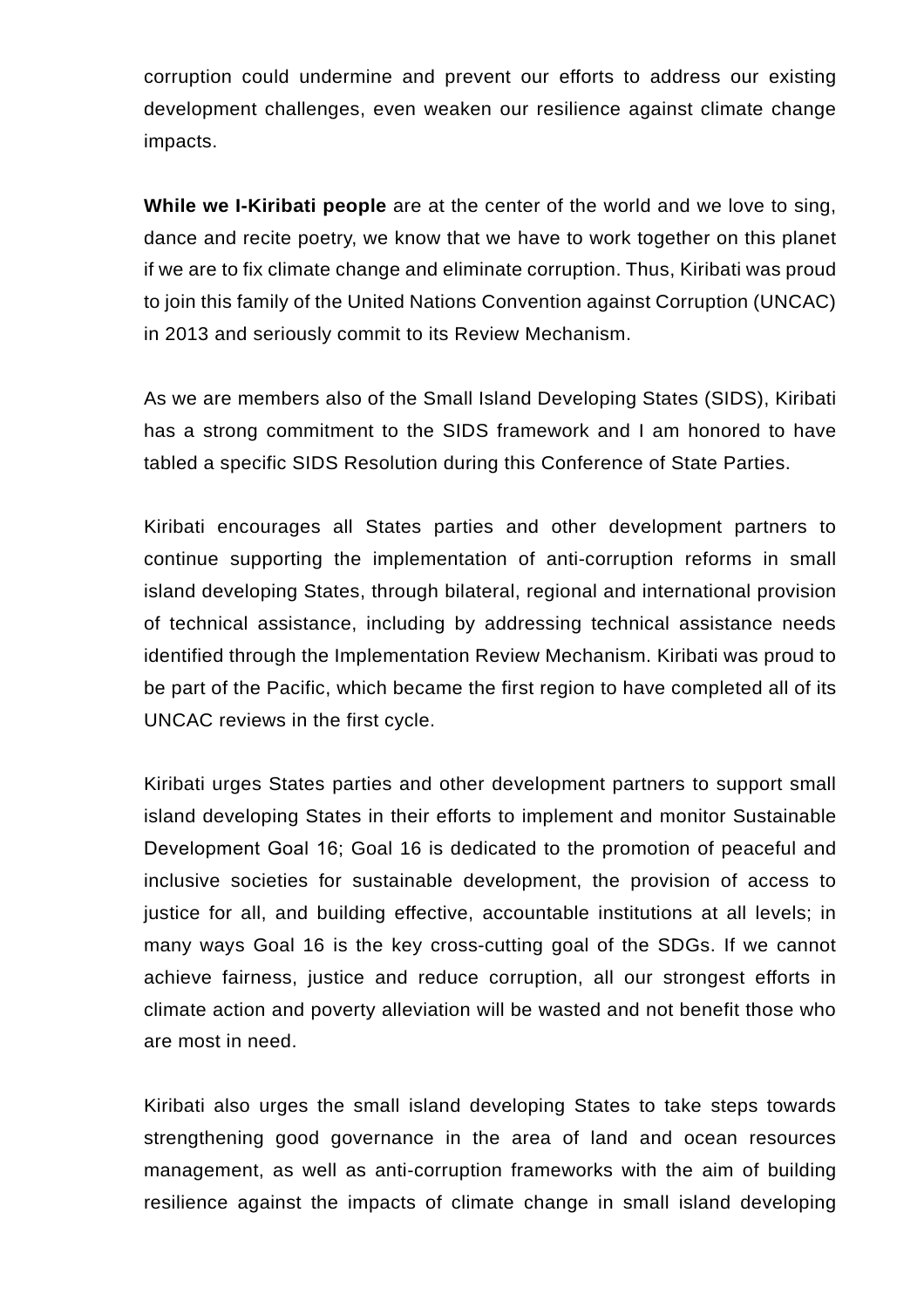States, with the support of the International communities and relevant UN bodies.

In particular, Kiribati highlights the importance of building integrity and of preventing and eliminating corrupt practices in public institutions and the public sector, given the severe impact of corruption on the efficiency of public services, citizens' confidence in public institutions and the cost of public transactions.

**At a national level, Kiribati** has strengthened its commitment to realizing the benefits from UNCAC and we have set our ambitious goal which is well reflected in our 20 years plan document called the KV-20/Kiribati Vision in 20 years – that Kiribati will become a corrupt free society by the year 2036.

Kiribati has recently launched our national anti-corruption strategy. This was very much a partnership process from all levels of the I-Kiribati community. We established a national anti-corruption committee to coordinate its development, and now oversee its implementation.

As part of Kiribati's commitment toward anti-corruption and the implementation of the UNCAC – My Cabinet had decided to hold a national high-level panel discussion on anti-corruption early next year which aims at achieving a national political declaration to fight and prevent corruption.

On a regional level, I am also ready to take the leadership role in working together with all leaders in the Pacific region on the fight against corruption through the achievement of SDG 16 in order to make the Pacific region, a better place to live for generations of today and tomorrow. While on this note, I wish to announce that Kiribati is ready to host the Pacific Leaders meeting on anticorruption next year as a necessary step to strengthen the political leadership on this issue in the pacific region. In my meeting with the UNODC Executive Director – Mr Yuri Fedotov on Monday, I had share with him my intention to host pacific leaders meeting in Kiribati next year where we could come up with a